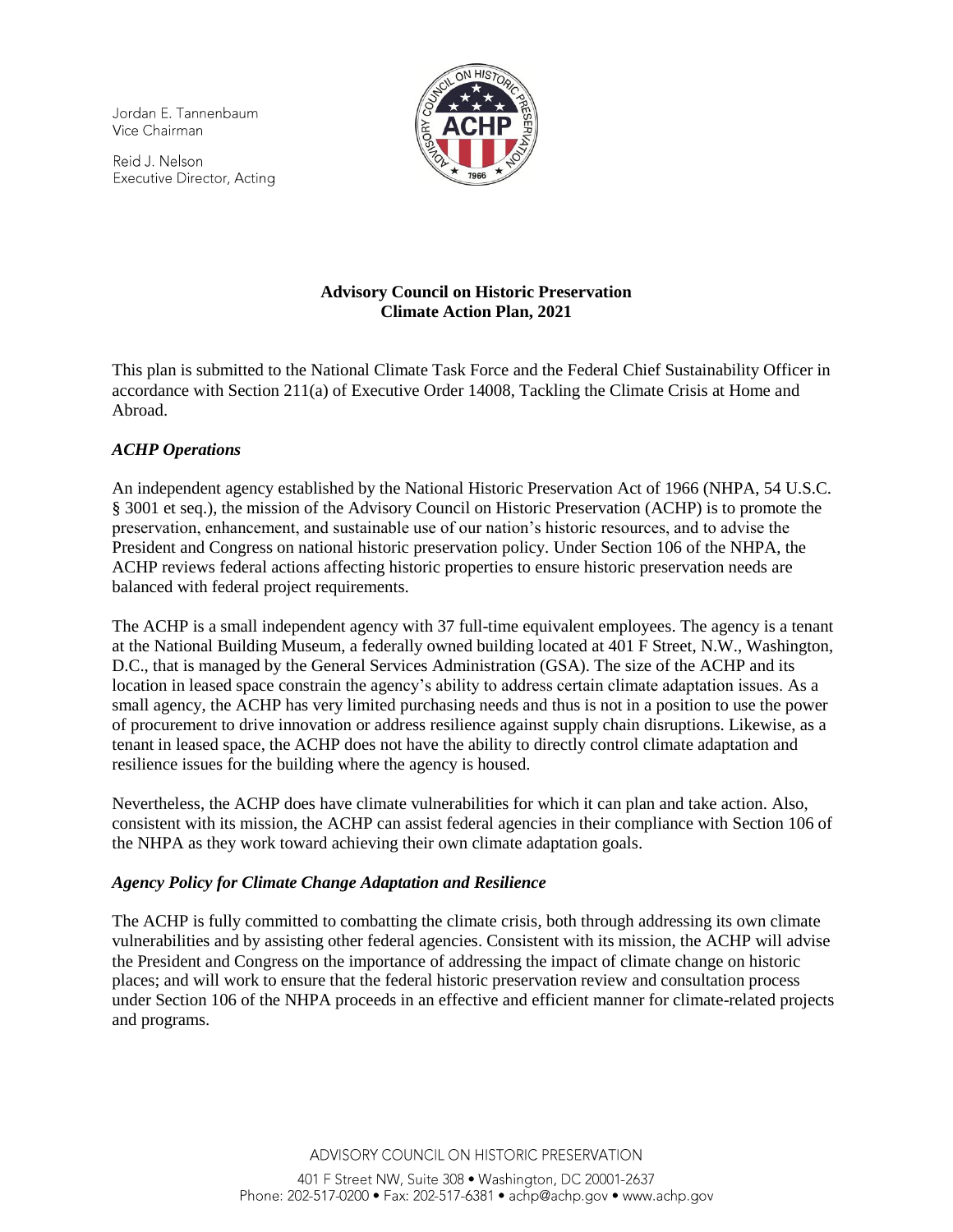### *Senior Agency Official Responsible for Plan Implementation*

ACHP Executive Director Reid Nelson, Acting

### *Priority Adaptation Actions*

- Assess climate vulnerabilities and resilience of the ACHP's offices at the National Building Museum. Based on recently released climate averages data from the National Oceanic and Atmospheric Administration, the climate in the Washington, D.C., area is becoming warmer and wetter. The city also is experiencing increased nuisance flooding of the Potomac and Anacostia Rivers due to sea level rise and land subsidence. Fortunately, Federal Emergency Management Agency flood mapping indicates that the ACHP's offices are located in an area of minimal flood risk, and the agency's offices are located on one of the building's upper stories. However, ACHP operations still are potentially vulnerable to the effects of strong storms and high temperatures, particularly regarding potential impacts to utilities. In FY 2021, the ACHP will determine whether the National Building Museum and GSA have undertaken an assessment of the climate vulnerabilities of the building and, in our limited role as a tenant, urge them to take appropriate steps to ensure the long term resilience of the building.
- Address the ACHP's information technology (IT) climate vulnerabilities. Disruption of electrical power due to extreme weather events would impact the ACHP's secure computer room and its climate control conditioned and backup power. Likewise, failure of the building's HVAC equipment due to extreme temperatures would lead to a shutdown of ACHP computing equipment. Also, impacts of extreme weather events on communications transport lines for data and telephony services by the data service provider could result in loss of agency connectivity. All such impacts would result in a disruption of agency operations.

Currently, backup and conditioned power systems are in place to mitigate minor to moderate power disruption events. Most critical agency IT services and applications are cloud-based, reducing the risk of disruption, and agency staff currently has secure connectivity to most IT services remotely. However, full redundancy and off-site backup of all agency critical data and services in the cloud is needed to address major electrical power and HVAC disruption scenarios. Likewise, redundant connectivity lines that can serve as automatic failover in case of connectivity disruption to the primary communications service provider's infrastructure would ensure continued connectivity to critical IT services. These continuity of operations goals will be pursued in FY 2021 and FY 2022 to the extent that resources permit.

• Identify and advance opportunities for the ACHP to advise the Administration and Congress regarding the impact of climate change and adaptation measures on historic places. The ACHP currently is in the process of naming a task force of ACHP members to examine the key intersections between climate change adaptation and historic preservation, and to assess the role that the ACHP can play in advising the Administration and Congress on these matters. The ACHP already has sent correspondence to Administration officials on the cultural resources challenges and opportunities posed by the following key initiatives of Executive Order 14008: creating a civilian climate corps; conserving at least 30 percent of America's lands and waters by 2030 (America the Beautiful initiative); environmental justice; ensuring that 40 percent of key federal investments go to disadvantaged communities (Justice40 initiative); and prioritizing federal programs to support and revitalize the economies of coal and power plant communities. The Council on Environmental Quality has asked the ACHP to participate on the America the Beautiful Interagency Working Group. In that capacity, the ACHP will promote conservation of lands rich in cultural resources, which will